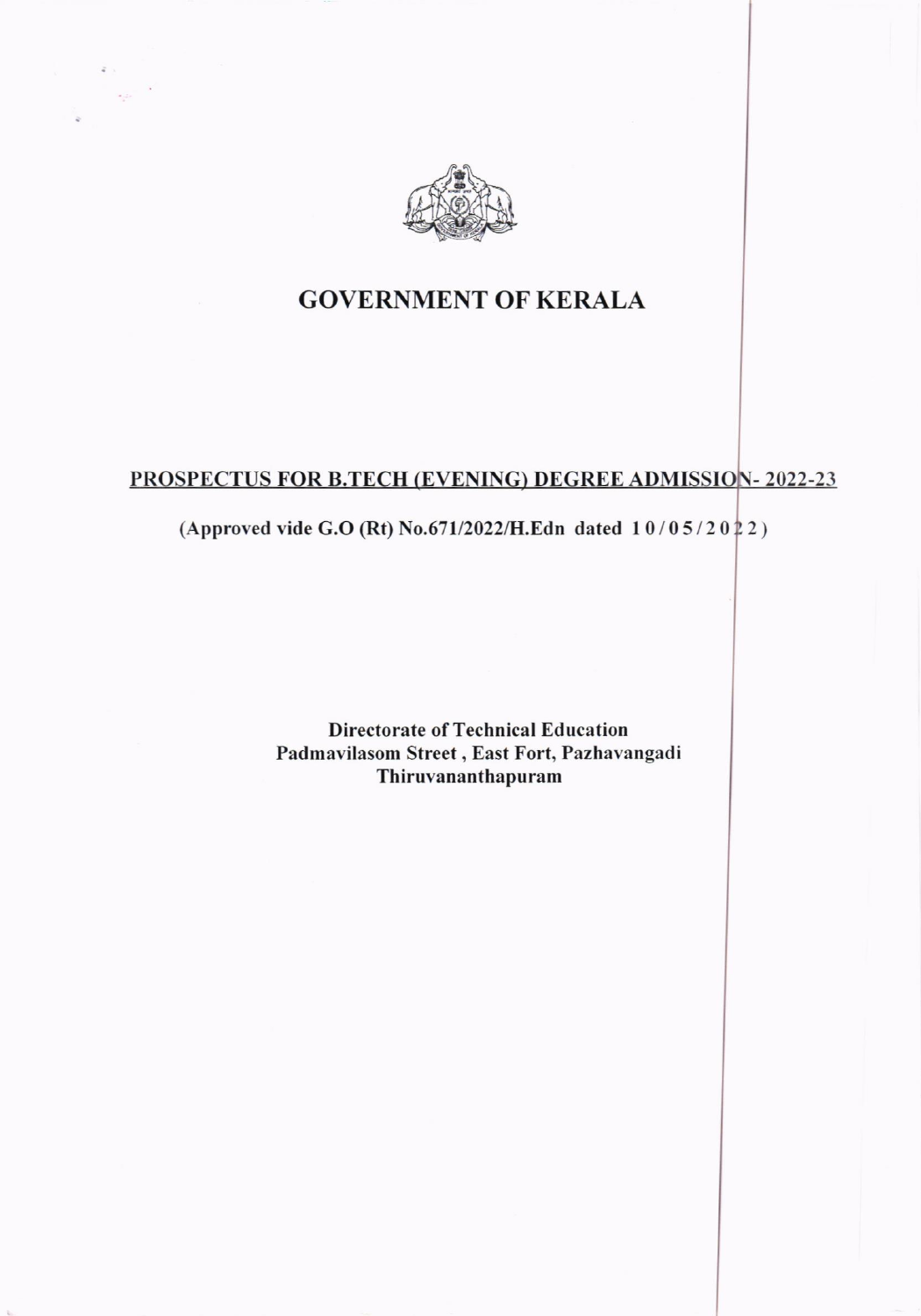## PROSPECTUS FOR B.TECH (EVENING) DEGREE ADMTSSTON-022-23

### l. Introduction

Evening (Formerly Part-time) Degree Courses are offered in College Of Engineering Trivandrum for students possessing Diploma to acquire Bachelor  $\mathbb{D}$ egree in Engineering. The course extends over a period of four academic years. The classes will be conducted normally in the evening on all working days, and on holidays if recessary. in accordance with the syllabi of the APJ Abdul Kalam Technological University. The prospectus issued during the previous years is not valid for the year 2022-23.

#### 2. Institutions. Courses and Number of Seats

The institution, courses offered and the total numbers of seats available in each branch are given in **Annexure A**. The course is for 4 years (8 Semesters) duration and will include Lectures, Laboratory works, Seminars, Project work. The hours of work will be from  $5.45$  pm to  $9.15$  pm, normally  $5$  days a week.

#### 3. Fee Structure

| Admission Fee                        | Rs. 1050/- to be paid at the time of<br>admission.              |  |
|--------------------------------------|-----------------------------------------------------------------|--|
| Tuition Fee                          | Rs. 13130/- per Semester.                                       |  |
| Special Fee                          | Rs. 3150/- per year.                                            |  |
| <b>Caution Deposit</b>               | Rs. 2000/- to be paid at the time of<br>admission (refundable). |  |
| Pre-Matriculation & Registration Fee | as prescribed by the University.                                |  |

Note: Fee concession is not allowed to State & Central Government Employees who belong to the category of SC/ST/OEC//SEBCas per Government letter from SC/ST Department(A), (No.917/A2/2015/SCSTDD,Thiruvan Intapuram dated 31/07/2017). However those who are availing LWA for higher studies are eligible for fee concession under special conditions as per  $G.O(Ms)\sim 0.20/2022$ SCSTD dated 08/04/2022

#### 4. Eligibility for Admission

Candidates shall have passed Diploma in Engineering /Technology awarded by the Kerala State Board of Technical Education or equivalent. At the time of applying for the course, the candidate shall be in employment in

- (i) Govemment Organizations.
- (ii) Quasi- Govemment Organizations.